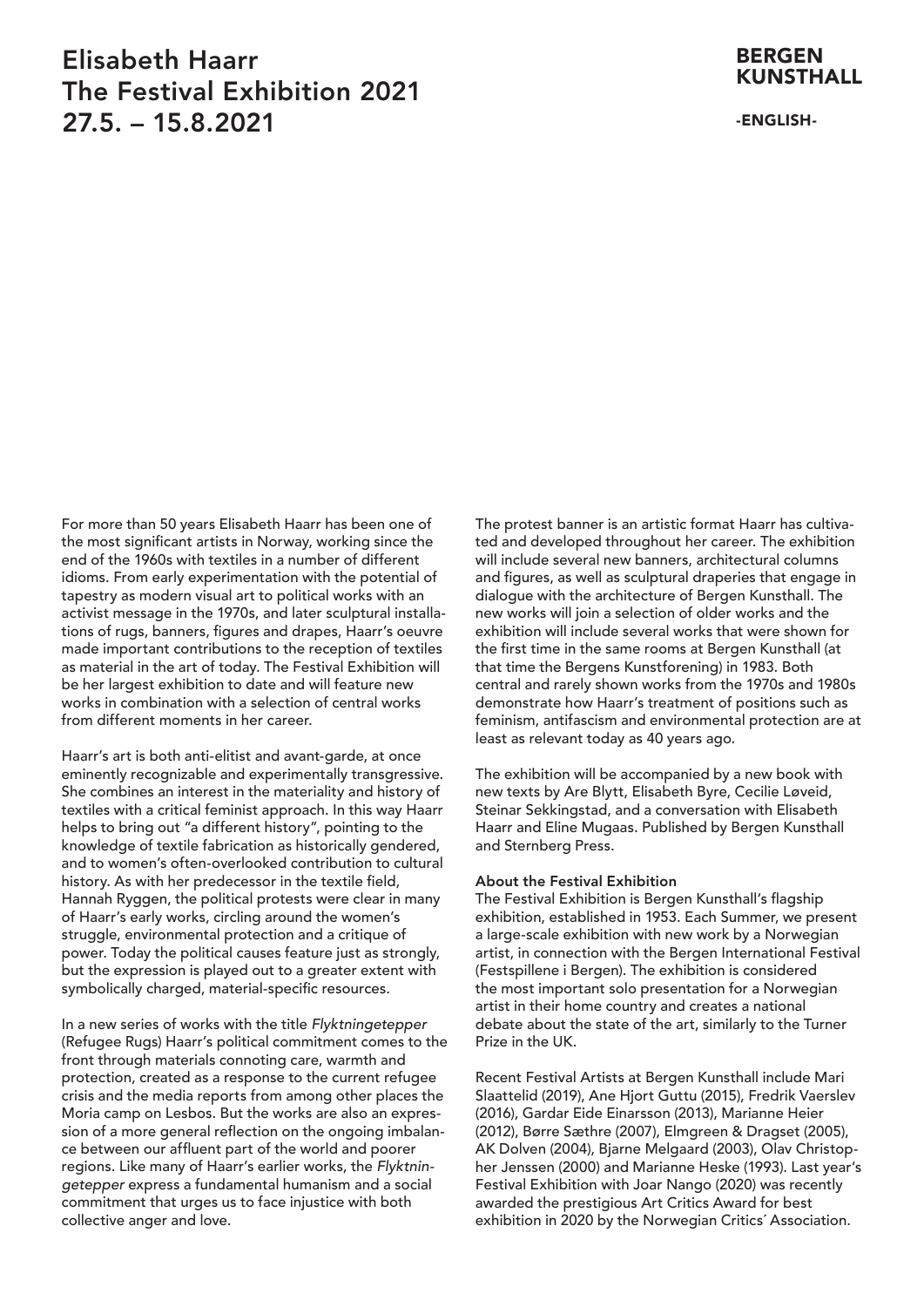## Gallery I

The largest gallery space is filled with a spatial installation of work, many of them new. The series of *Refugee Blankets* is made specifically for the exhibition in a time of political turmoil and social isolation. The series responds to the critical situation of migrants in Europe and the media reports from places such as the Moria camp on Lesbos. The works express a fundamental humanism and a social commitment that urges us to face injustice with both collective anger and love. The materials used in the five blankets (such as rainwear, umbrella material, bed linen, woolen blankets and Mylar survival blankets) are textiles that have the function of providing protection and warmth.

The series *Travelogues* is based on Haarr's research of Norwegian boat rugs (båtryer), sophisticated and valuable woven blankets that were often made my women for their men to protect them at sea. One side of the rugs were covered by floss in order to keep warm despite wet conditions. Haarr co-curated an exhibition on historical boat rugs in 1993 at the Tøndelag Kunstnersenter in Trondheim (see vitrine in Gallery IV). In her *Travelogues*, the artist connects this inspiration from Norwegian folk art with references to modernist art and industrial textile production, among other things the aesthetics of the Bauhaus school, and important artists like Gunta Stölzl (1897–1983) and Anni Albers (1899– 1994).

In 1980 Elisabeth Haarr moved from Bergen to the village of Askvoll in Sogn og Fjordane. *Without Us the Coast Will Die* (1983) was made as a comment on a closure-threatened canning factory in the local environment: "I understood that women's workplaces were considerably more important to the survival of the place than men's workplaces. It was the women who subsidized the farms with the aid of their income from sardine packing and washing".

### Gallery II

The works in gallery 2 can be read in combination as a dark statement on the dangerous and anti-human socio-political climate in the world today.

The image of the eagle that overshadows the space in the form of a sculptural tapestry is a recurring motif in several of Haarr's early works. *The Eagle Tries Again* (1982) was first shown as part of Haarr's solo exhibition at Bergen Kunsthall (then Bergens Kunstforening) in 1983. The work was made as a reaction to Ronald Reagan's assumption of power in the USA. Shown again now, almost 40 years later, the work speaks to a new, threatening upsurge of right-wing populism and extremism in a number of western countries. *Funeral Banner for Planet Earth* (1974) is also an early tapestry, woven with nylon and wool and rarely shown in exhibitions since its making. Made in 1974, the work draws inspiration from early banners dating back to the 13th century and reflects Haarr's in-depth study of different categories of banners such as guild and city banners, church banners, regimental and war banners. The work's environmental message is more relevant in 2021 than ever before.

Many of Haarr's works from the past decade take the form of dresses or vertical columns that *populate* the exhibition space. Haarr speaks of these as her "ladies". The works shows a range of materials and forms; from light-coloured and decorative columns to suggestive dress shapes and a bright green oilcloth figure with the title *Baglady* (2020). Each work explores different materials and formal principles, creating unique personalities with inventive and evocative titles such as *Strawberry Blonde* (2021), *Buttoned Up* (2021) and *At the Ball* (2020).

A particular technique can be observed in *Batavia* (2017), made from handspun and handwoven silk. For many years Haarr has been working with pigments and dyeing her own textiles. One method she uses is to bury the fabric in burnt earth. The method is metaphorically and literally exploring themes of destruction and mourning. But the burning helps also to kill organisms in the earth that can damage the textiles and creates a colour that is left in the fabrics. This experimental method goes to the heart of one of the characteristic features of textile works: the ability of the fabrics to hold, absorb, reflect and create colour.

In several new works – *Dark Drape* (2021) and *White Banner* (2021) – Haarr continues her ongoing exploration of banners and drapes in large formats, evoking protest or celebration. Unlike the earliest banners, these are simpler in design, and make full use of the textiles' monochrome colours and the sculptural qualities of the fabric's own form, weight and structure.

The space includes also three older and one new embroidery works, *Gentle Shroud* (1997), *Ariadne* (1996-97), *Quietude* (2004) and *Hymn* (2021). Stitched with fine materials, they create a counterpoint of calm and silence – a space of attention.

The large drawing *STANDART* (2011) showing the word "NO" was made in a spontaneous response to Norway's participation in the Libyan war. Norway contributed six jet fighters to the NATO-led coalition, and Norwegian planes were responsible for ten percent of the bombing of Libya in 2011.

*Bleak Blonde* (2014) is made with a delicate silk fabric that has been fired at by machine guns and run over by military tanks by The Royal Guard, under the command of captain Alan Jensen.

The two "shells" in the gallery – *Shell in Red* (2020) and *Shell* (2019) – are part of Elisabeth Haarr's ongoing exploration of sculptural figures in textiles and paper. In this room a dramatically blood red "shell" and one figure which appears covered or protected by bandage-like textiles, both speak to the themes of human brutality among the works in this room.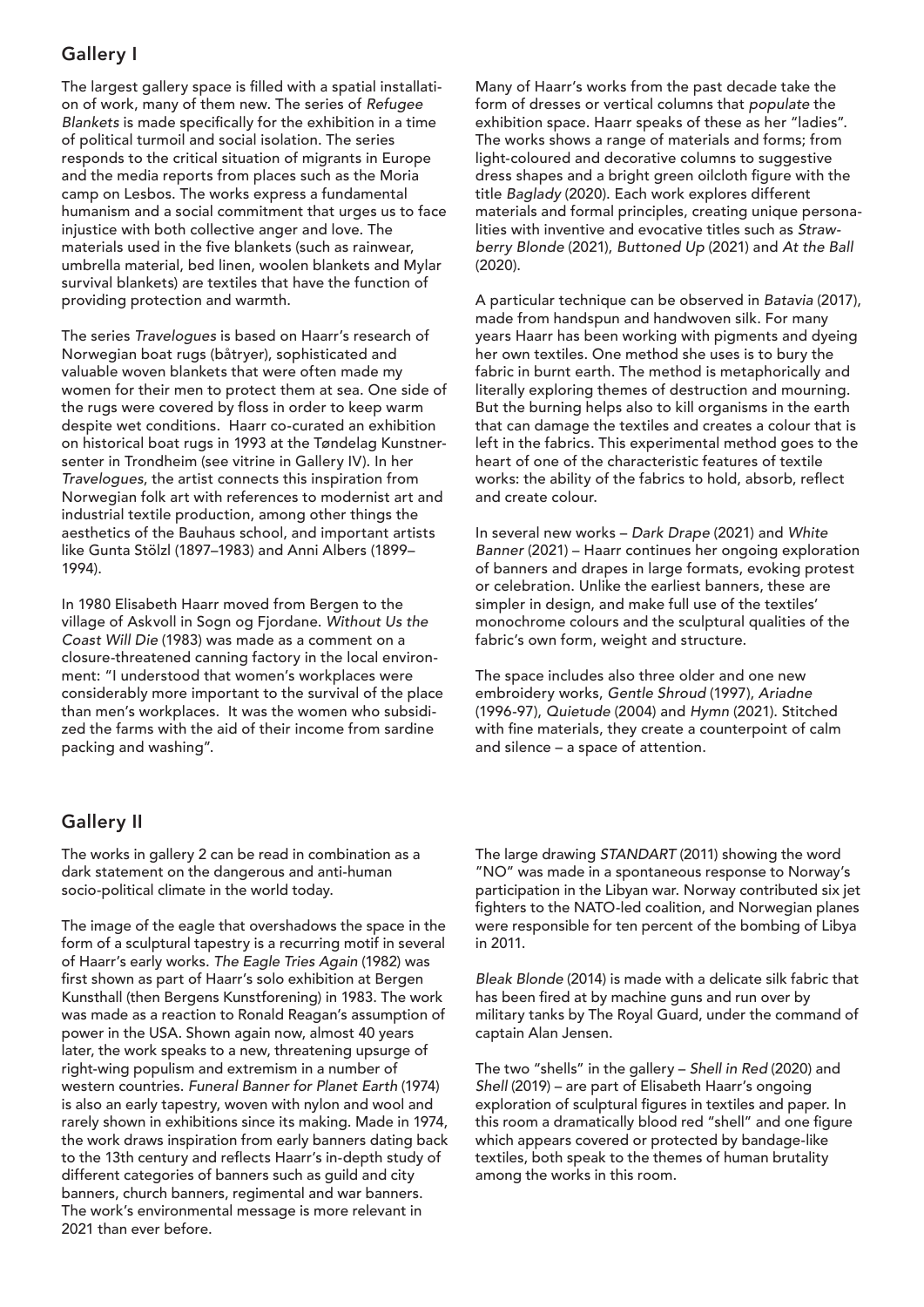## Gallery III

This gallery presents a selection of key works from Haarr's long-standing career, specifically focusing on women's stories. Some of the works belong to museum collections and require a dimmed light, due to fragile natural dyes.

*Greeting to the silk spinners of Bangladesh / Swansong* (1977-83) is Elisabeth Haarr's last weaving work before she had to change her practice due to illness. The unfinished motif was made with hand-spun silk that Haarr received through a women's cooperative in Bangladesh established by Elisabet Helsing in the 1970s. The bright-yellow embroidery work *Tangerine Dream* (1988), placed next to the weaving, was sticked with silk thread from the women in Bangladesh. The dark-indigo banner *Faded Beauty* (1983) is Haarr's first embroidery, made after she had to stop working with weaving. The work is a tribute to old ladies in general and Haarr's own grandmother more specifically.

In the group of early woven works in the back of the gallery we see Haarr's experiments with a modernist formal language, from abstract patterns inspired by both folk art and Pop art, to figurative visual narratives. The *Yellow Stripe* (1982) with the text "stygt" (ugly) woven into the tapestry is Haarr's "manifesto" made in opposition to established conventions for what is considered "beautiful" in textile art. Haarr uses frequently plastic fibres, to

## Gallery IV

In the 1970s Elisabeth Haarr was a member of the Workers' Communist Party's artist group in Bergen. In collaboration with other artists such as Morten Krohg and Stig Holmås she made protest banners on art policy and the social value of art presented at political events. In this new parole she follows up on the theme and questions what she sees as a tendency towards commercialization of the field of public art with a market logic that endangers artistic diversity.

Posters and materials in this space trace some of the activities that Haarr was involved in and that influence her work until today. The posters were printed often collaboratively and for political occasions. Amongst the publications in the vitrines are an exhibition catalogue on fishing boat blankets, co-edited by Haarr for the Trøndelag Kunstnersenter in 1993, and a seminal study by Marta

### **Outside**

Outside of Bergen Kunsthall, both visitors and people passing are welcomed by two new banners made especially for the exhibition: *White Banner* (2021) and *Green Banner* (2021).

contrast natural materials such as wool and silk. While these materials were not considered "pretty", they originate from contemporary everyday life, in a similar way as traditional materials such as wool did over many centuries.

*Frustration Tapestry* (1981) was woven in a period when Haarr was the mother of small children and is made with materials such as string, diaper- and shopping bags. The text HOUSE – HOME – CHILD – CLEANING – ALONE – ALONE spells out the frustration with the housewife existence, the isolation and the difficulty to work. This work is one of Haarr's most well-known pieces and frequently used as a poster motif. The work was also published in the large survey book *Great Women Artists* (Phaidon) in 2019.

Elisabeth Haarr's dress objects from the 2010s – *Some Day* (2014) and *Great Expectations* (2014) – are a continuation of her earlier works dealing with women's struggles and feminist critique. Each of them is individual with its unique visual and material qualities personifying figures with various characteristics that symbolize aspects of the life of women. They incorporate also historical elements, such as blouse from the 1870s in *Great Expectations*, that can be seen as material testimonies of women's knowledge.

Hoffmann on weaving traditions on the Norwegian west coast (*En gruppe vevstoler på vestlandet*, 1958). These references form an important counter point to art-historical narratives with their focus on aristocratic traditions of textiles, with an attention for vernacular and everyday use weaving with a similar level of sophistication and knowledge.

*Lament* (1988) consists of coffee sacks that Elisabeth Haarr had bought from the coffee trader Herman Friele in Bergen. The sacks, which had been used in the trading and transport of coffee, point towards the corresponding global circulation of textiles, contrasted by an old Hardanger-stitched breast piece. The work was made in frustration over losing a professorship in textile art in Oslo. The words on the work mean SACK and ASHES.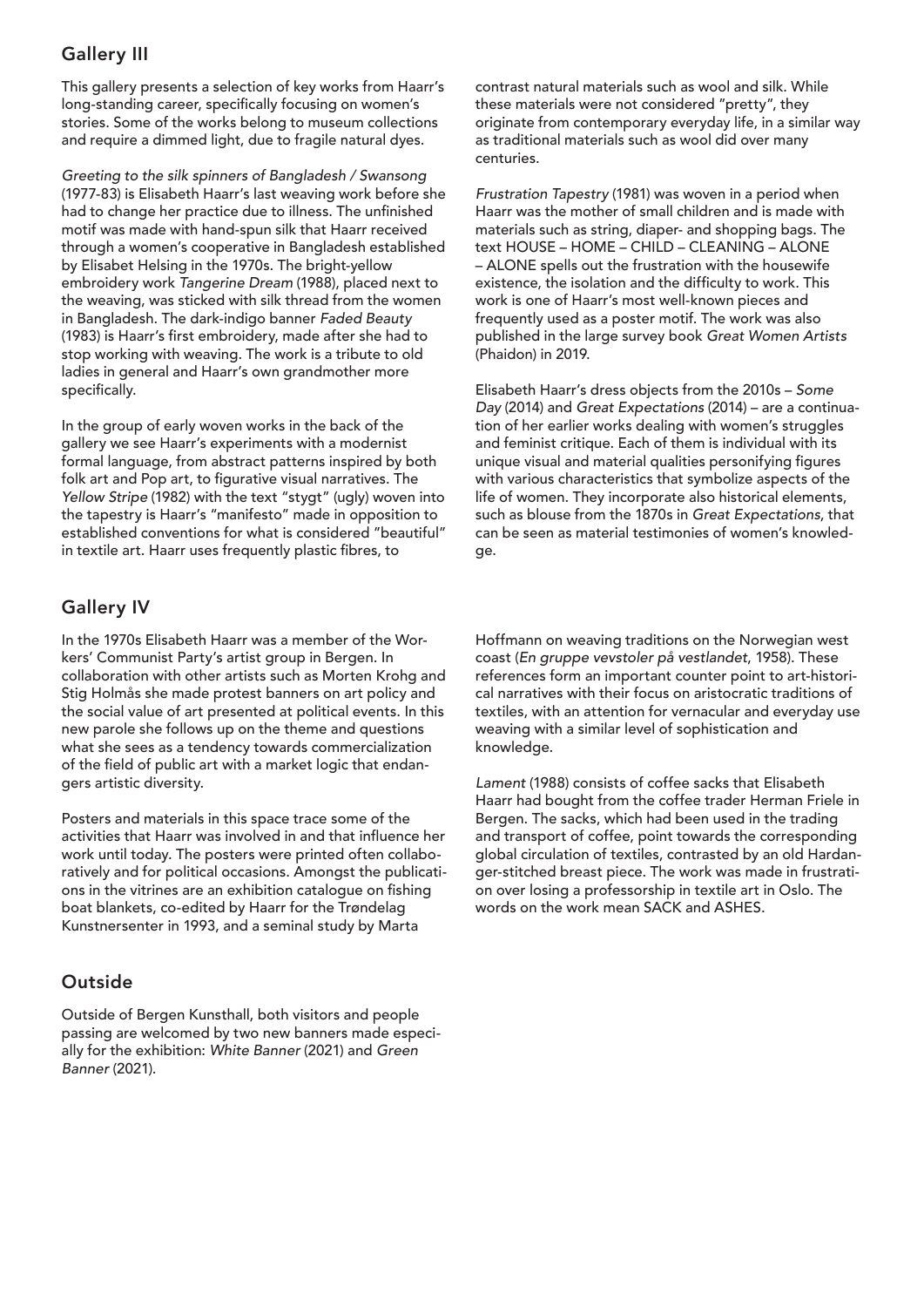

## Gallery I

- 1 *Dark Drape*, 2021 Silk satin H: ca 400 cm
- 2 *Ariadne*, 1996-97 Silk satin, embroidered with silk thread 280 x 300 cm
- 3 *Quietude*, 2004 Silk satin, embroidered with silkand viscose thread 205 x 290 cm
- 4 *Hymn*, 2021 Silk taffeta, organza, plastic, nylon, embroidered with cotton W: 470 cm
- 5 *Stitches on Paper,* 2021 Watercolour paper, cast, sewn with silk thread H: ca 230 cm
- 6 *Strawberry Blonde*, 2021 Silk organza, sewn with copper wire. H: ca 220 cm
- 7 *Buttoned Up*, 2021 Silk, silk organza, paper, wool, cotton, acrylic medium, cast H: ca 170 cm
- 8 *Batavia,* 2017 Handspun and handwoven silk, wool, impregnated with tea and earth, acrylic medium, braided H: ca 200 cm
- 9 *White Banner,* 2021 Silk taffeta, silk organza, silk W: 150 cm
- 10 *At the Ball,* 2018 Watercolour paper, sewn with cotton thread, cast H: ca 160 cm
- 11 *Gentle Shroud,* 1997 Silk, embroidered with silk thread W: 300 cm
- 12 *Travelogue: Out I go Out,* 2020 Oilcloth painted with acrylic, gold leaf, various materials, appliquéd with cotton twine 120 x 200 cm
- 13 *Paper Dress*, 2017 Rice paper, cardboard, acrylic medium, sewn with cotton thread H: ca 240 cm
- 14 *Travelogue: Looks Like Rain*, 2012 Plastic painted with acrylic, rags in silk and silk duchesse, wool, plastic, sewn W: ca 130 cm
- 15 *Travelogue: Dark Bloom*, 2012 Wool painted with acrylic, plastic, silk, sewn on plastic W: ca 110 cm
- 16 *Travelogue: Stormy Weather,*  2013 Oilcloth painted with acrylic, silk, aluminium leaf, sewn with silk thread W: ca 220 cm
- 17 *Without Us the Coast Will Die,* 1983 Collage 90 x 90 cm Private collection
- 18 *Refugee Blanket: Spell,* 2020 Duvet cover, newspaper, tape, silk taffeta, silk, plastic, paper, metal leaf, various materials, plastic appliquéd with silk thread 215 x 130 cm Assistants: Ella Aandal, Eline Mugaas
- 19 *Refugee Blanket: Winter Travelogue,* 2020 Duvet cover, newspaper, raincoat, silk, umbrella fabric, wool appliquéd with silk thread, wool yarn, silk, silk organza, wool appliquéd with silk- and cotton thread, raincoat sewn with silk thread 200 x 125 cm Assistants: Ella Aandal, Eline Mugaas, Stian Jacobsen KODE Kunstmuseer og komponisthjem
- 20 *Refugee Blanket: Goulash and Polenta,* 2020 Duvet cover, newspaper, silk, plastic, cotton impregnated with lime, various materials 180 x 130 cm
- 21 *Refugee Blanket: Welcoming,* 2020 Duvet cover, newspaper, plastic, silk, cotton glued, wool, gift wrap, plastic appliquéd with silk thread 185 x 130 cm Assistant: Stian Jacobsen
- 22 *Refugee Blanket: I thought of Moria,* 2020 Duvet cover, newspaper, Mylar sewn, cotton thread, kvitel appliquéd 190 x 130 cm Assistant: Ella Aandal
- 23 *Drape*, 2019-21 Wool, sewn with cotton thread, acrylic H: ca 230 cm
- 24 *Baglady / Counterpoint,* 2020 Waxcloth, painted with acrylic, sewn with cotton thread H: ca 200 cm

*Headwind*, 2020 Watercolour paper, sewn with cotton thread and silk thread, cast H: ca 220 cm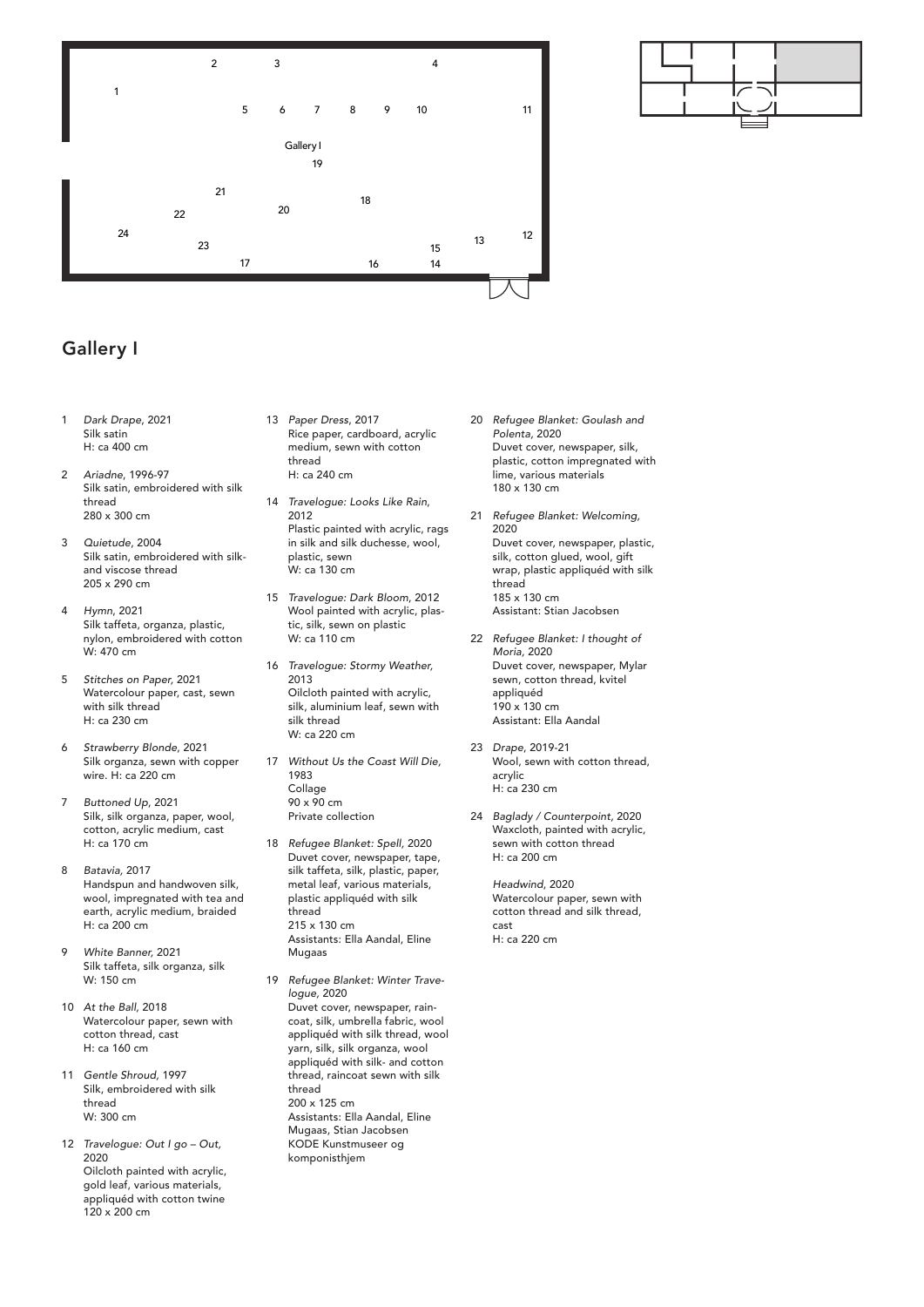



## Gallery II

- 1 *Shell in Red*, 2020 Watercolour paper, sewn with silk thread, cast, painted with acrylic H: ca 200 cm
- 2 *Bleak Blonde*, 2014 Silk H: 300 cm
- 3 *STANDART*, 2011 Drawing on machine paper W: 180 cm
- 4 *The Eagle Tries Again*, 1982 Tapestry, dyed nylon, plastic, polyester H: 320 cm Collection of Nordenfjeldske Kunstindustrimuseum, Trondheim H: 320 cm
- 5 *Shell,* 2019, Silk, cotton, linen, acrylic medium, cast H: ca 220 cm
- 6 *Funeral Banner for Planet Earth,* 1974 Tapestry, dyed nylon yarn and nylon bankline, wool 155 x 88 cm KODE Kunstmuseer og komponisthjem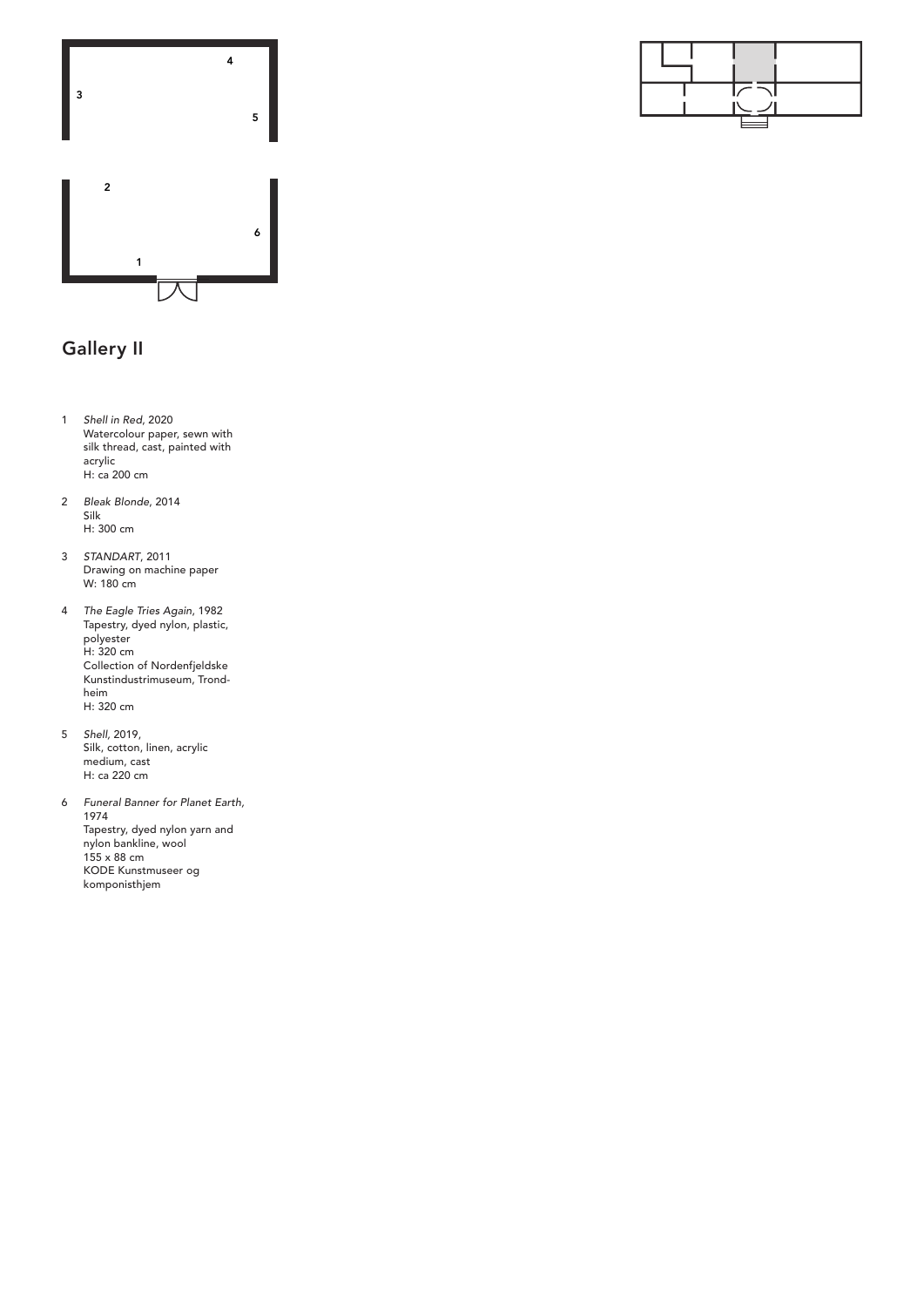

## Gallery III, Gallery IV

- 1 *Greeting to the silk spinners of Bangladesh / Swansong,* 1977- 83 Tapestry on board, handspun silk, dyed wool 160 x 110 cm Collection of Kunstmuseet i Sogn og Fjordane, Førde
- 2 *Tangerine Dream,* 1988 Dyed, handspun and handwoven silk, embroidered with silk thread 225 x 300 cm KODE Kunstmuseer og komponisthjem
- 3 *Faded Beauty,* 1983 Dyed silk, silk thread H: 300 cm Collection of Nordenfjeldske Kunstindustrimuseum, Trondheim
- 4 *Great Expectations*, 2014 Plastic painted with acrylic, silk, lady's blouse ca. 1870 H: ca 220 cm
- 5 *Some Day*, 2014 Plastic, acrylic, cotton thread  $H: 220 cm$
- 6 *Blue/Yellow Tapestry*, 1969, Tapestry, dyed wool, nylon, polyester  $110 \times 250$  cm
- 7 *From the Highway*, 1971 Tapestry, dyed wool, nylon, hamp 150 x 150 cm Collection of Helse Førde (Førde sentralsjukehus)
- 8 *The Ludicrous Families, 6 small tapestries*, 1975 – 1977 Tapestry, dyed nylon, wool, plastic .<br>130 x 170 cm Collection of the National Museum for Art, Architecture and Design, Oslo
- 9 *The Yellow Stripe,* 1982 Tapestry, painted and drawn plastic, handspun dyed silk, polyester. H: 250 cm Collection of Sørlandets Kunstmuseum, Kristiansand
- 10 *Frustration Tapestry*, 1981 Nylon, plastic, polyester, shopping and nappy bags W: 130 cm Collection of Nordenfjeldske Kunstindustrimuseum, Trondheim
- 11 *Wolf Hours*, 2009-2014 Acrylic, oilcloth, plastic, embroidered wool (Crepe de Chine), silk thread H: 300 cm
- 12 *Dark Knot,* 2018 Dyed silk, organza H: 240 cm
- 13 Poster *Vømmøl Spellemanslag*, ca 1976 Elisabeth Haarr and Lasse Berntzen
- 14 *Slogan*, 2021 Cotton, painted with poster colours W: ca 500 cm Assistant: Stian Jacobsen
- 15 *Lament*, 1988 Application, painted and etched on coffee sacks, leaf metal 260 x 260 cm Collection of Nordenfjeldske Kunstindustrimuseum, Trondheim
- 16 Vitrine 1 *Mockery Crown*, 1996 3 collages on paper
	- *The Ludricolous Families,* 1975 1977 Sketches, drawing on paper
	- June Diary, 1996 Diary notes, drawing on paper
- 17 Vitrine 2 *Rugs. A cultural-historical meeting between older and modern textile art,* 1993 Publication, Tøndelag Kunstnersenter
	- *Elisabeth Haarr Banners*, 1988 Publication, Galleri F-15

Photos: Rugs Land art project Slogan painting in Tromsø

Marta Hoffmann*, A group of looms in Western Norway*, 1958 Publication, Norsk Folkemuseum

James Baldwin, *The Fire Next Time*, 1962 Publication, Dell

Mao Tsetung, *Selected Works 5*, 1977 Publication, Oktober Publishing

*Nipa*, 1999 **Watercolour** 

*Nipa*, 1999 Collage

Drawings from sketchbook

Note from sketchbook

18 Poster wall

*30 April 1975 – Victory!*, 1975 Morten Krohg and Elisabeth Haarr with students from The Art Academy in Bergen

*Professional 1 May Front,* 1978 Elisabeth Haarr and Ingegerd Tveit

*The Women's Front Sogn & Fjordane*, 1976 Elisabeth Haarr and The Women's Front Group at Heimeyrkesskulen, Jølster

*The Women's Front, International Women's Day,* 1973

*Tromsø Kunstforening,* 1985

*Ålesund Kunstforening*, 1974

*Nordenfjeldske Kunstindustrimuseum*, 1986

*Galleri 1*, 1974

*Bergens Kunstforening*, 1983

### **Outdoors**

*White Banner*, 2021 Silk taffeta, silk organza, silk W: 130 cm

*Green Banner*, 2021, Silk taffeta, silk, waxcloth, sewn with cotton thread W: 130 cm